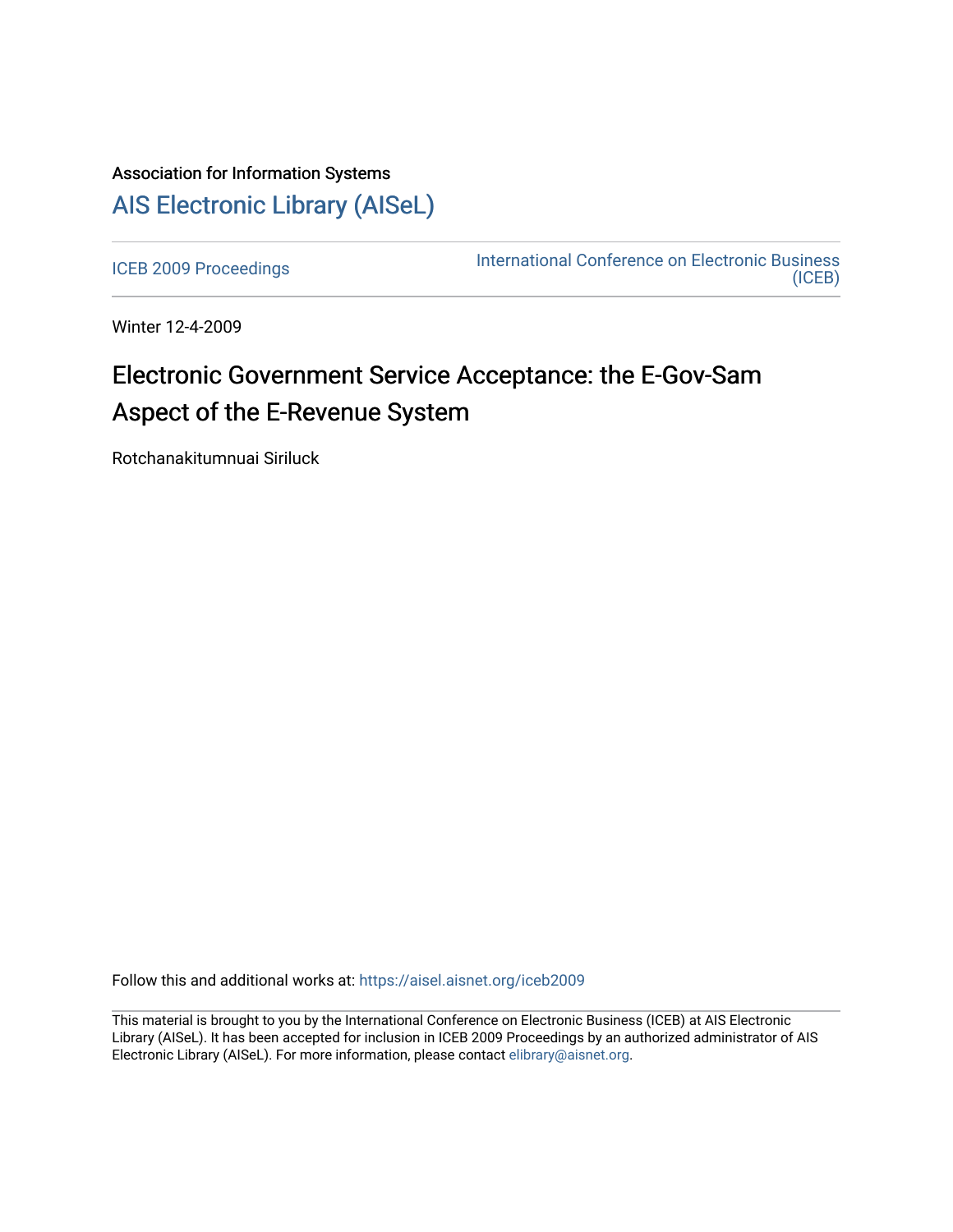### **ELECTRONIC GOVERNMENT SERVICE ACCEPTANCE: THE E-GOV-SAM ASPECT OF THE E-REVENUE SYSTEM**

Siriluck Rotchanakitumnuai

Department of Management Information Systems Faculty of Commerce and Accountancy Thammasat University, Bangkok 10200, Thailand

siriluck@tu.ac.th

#### **Abstract**

Electronic services are important in government to citizen electronic commerce; however, little is known about electronic government service acceptance model (E-GOV-SAM model). This research aims to develop the determinants of E-GOV-SAM model in the context of e-revenue. The empirical survey results from personal income tax payers show that electronic government service quality has positive impact on building trust and intention to use egovernment service. Results indicate that risks adversely affect trust and intention to adopt egovernment service. Adoption influence has no impact on building trust but does have an impact on the intention to use.

**Keywords:** E-government service quality, risk, influence, efficacy, e-revenue, Thailand

#### **Introduction**

One of the success cases of e-government service is the Internet tax payment system - so called-e-revenue - implemented by the Revenue Department. This system contributes to the enhancement of Internetbased tax payment service usage in Thailand. The major factor that influences users to adopt electronic service is the quality of the system. Electronic service quality has been examined in various models in recent years – for example, E-S-QUAL [10], SITEQUAL [21]. The service quality dimensions of these studies were conceptualized differently and found little unity due to the differing contexts of the studies. Thus, these results provide a fragmented view, and service quality in electronic service remains a relatively new issue requiring more indepth studies to refine the theory. From the service chain perspective, current studies of electronic service quality do not address all the processes through the service chain. The service chain of electronic services consists of many processes starting from service design, service delivery through the web channel, customer support, and technology support through the whole process of electronic service.

However, the tremendous growth in e-service acceptance, it is often in conflict with perceived risks of adopting the e-revenue system. Some customers have shown unwillingness to complete the service

via the Internet channel, primarily due to risk concerns [3,9]. Trust is one of the major factors related to risk that has an impact on technology acceptance. As a new form of government service, egovernment service involves more risk than traditional service. The importance of trust for egovernment service providers has to be considered.

Moreover, this research examines these issues in the framework of a modified form of the theory of planned behavior, a widely accepted theory for explaining individual acceptance of new technology by looking at adoption influences, such as subjective norm [1]. Further, usage readiness is one important determinant influencing new technology adoption. This research adapts the determinants of behavioral control, such as self efficacy and facilitating resources, as one construct of e-government service acceptance.

This research develops the electronic government service acceptance model – E-GOV-SAM model in the context of the Internet tax payment system, or erevenue for personal income tax filing.

#### **Literature review**

Parasuraman et al. [10] developed the SERVQUAL model to measure service quality reliability, responsiveness, assurance, empathy, and tangibles. In the context of online commerce, service quality dimensions are different from the traditional service quality for which SERVQUAL was originally developed. Online service quality via the internet channel consists of additional issues besides human interaction, such as human and technology interaction, design and interface of the web page.

With increasing interest in online service quality, current studies of online service quality are wide-ranging, but offer little definitive guidance regarding electronic service quality via the web channel. For example, Yoo and Donthu [20] proposed SITEQUAL with four dimensions: ease of use, aesthetic design, processing speed, and security. Recently, Parasuraman et al. [10] developed measures of online service quality in the context of consumer shopping and the purchase process. They found two categories of online service quality: e-core service and e-recovery service quality. E-core service includes the following four dimensions: efficiency, fulfillment, system availability, and privacy. E-

*The 9th International Conference on Electronic Business, Macau, November 30 - December 4, 2009*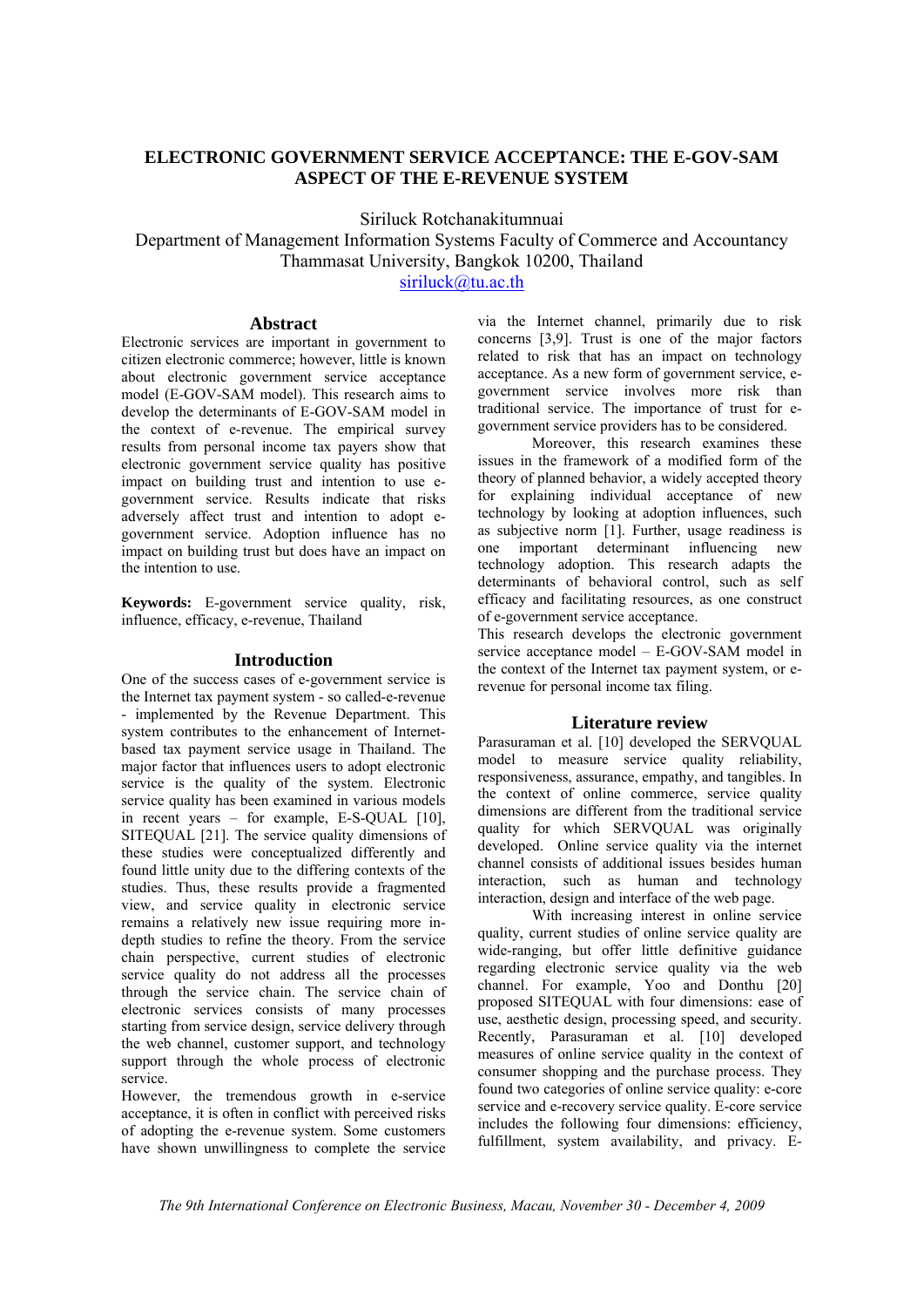recovery service has three dimensions: responsiveness, compensation, and contact.

These dimensions of online service quality were developed from a variety of different contexts and research methodologies, and show little commonality of online service quality dimensions. They cannot necessarily be applied to the very different context of electronic government service quality. This study focuses on electronic government service in the context of personal income tax filing and payment, or e-revenue. This is a different sort of service than those such as online retailing, often for products such as books or music, with the associated supply chain in the background. Further, most studies examine e-services in which users are customers, who have a choice about whether they even want to patronize specific companies. Taxes are different – users may choose to pay tax by traditional channels or by e-channels, but they cannot choose not to interact with the government.

To develop the appropriate service quality dimensions for electronic government service, indepth interviews were conducted with 30 income tax payers [16]. The results showed that electronic government service requires better perceived service quality than many other online services. The interviewees mentioned that the service design and service policy of the e-revenue systems are important, e.g., the service design needs fewer steps to complete the tax filing and payment, must cover all types of tax payment, and should provide motivation to users to adopt. The web design, which presents the service delivery channel, is also important, and must allow users to find relevant information, to link to related data, and should be aesthetic, and easy to use. In addition, technology support which enables the service design and web page to work effectively and handle any online transaction problems are critical factors for electronic service quality. Nevertheless, effective handling of customer problems through electronic service also requires more traditional customer support.

Citizens' acceptance of e-government service adoption depends on not only service quality but also the perceived risk in making their personal income tax payment via the Internet channel. Perceived risk has been an interesting research topic in many fields. In the marketing literature, risk arises from unanticipated and uncertain consequences resulting from using a product or a service, generally causing an unpleasant feeling. In the electronic commerce environment, studies indicate that perceived risk is a main barrier towards adoption [3], and most of the risks are similar to the more general case, slightly adapted to fit the e-context. Featherman and Pavlou [3] found five indicators of electronic service risk: psychological, financial, privacy, performance, and time risk.

Specific to electronic service systems, the two prominent risks having a significant impact on electronic government service adoption are security and reliability of the system [5,11,13,14,15]. This technology performance issue is the customer's perceived risk related to how well the system can perform efficiently [3,12]. In addition, Internet customers also perceive financial risk due to credit card fraud. In relation to this issue, the in-depth interview results indicate that Thai citizens are particularly concerned about the audit and financial risk of using the e-revenue system. The reason is that after a tax payment via the Internet they may be audited and requested for additional financial documents proving the transaction. The Thai government tries to motivate citizens to utilize erevenue by applying the policy of faster tax refund to income tax payers using the Internet-based system. Many taxpayers do not adopt the electronic service because they have to keep all the income documents for five years in case the Revenue Department requests further audits in the future. They feel uncertainty about the risk of a fair audit and about legal support for their claims when filing tax via the Internet. In addition, e-revenue adoption is linked to privacy risk. This is the possibility that the authorities collect data about taxpayers and may use or disclose it inappropriately.

The qualitative research on e-government adoption did not reveal any worry about incurring social dangers or time-loss risks. This implies that taxpayers normally do not lose time by using the erevenue website and do not show any behavior that is not accepted by other users. Thus, adoption of egovernment services can be inhibited by the following risk issues: performance risk, fair financial audit risk, and privacy risk. If the perceived risk elements can be solved and reduced, citizens may be more likely to adopt an Internet tax payment system. In addition, trust in Internet technology is one of the most important barrier issues that customers reported in prior research [9,13].

Trust has been conceptualized in a variety of definitions. Previous research has viewed trust as general belief that another party can be trusted or a willingness to rely on an exchange partner in whom one has confidence [14]. In addition, many researchers view trust as the specific beliefs dealing with the ability, benevolence, and integrity of another party. Mcknight and Chervany [16] defined four types of trust: disposition to trust, institution-based trust, trusting belief, and trusting intention.

In electronic commerce, the three main attributes that create trust in the service provider are benevolence, integrity and ability of the service provider [18]. Benevolence relates to the perception of the trusting party that the trusted party desires to do good things rather than maximize profit. Integrity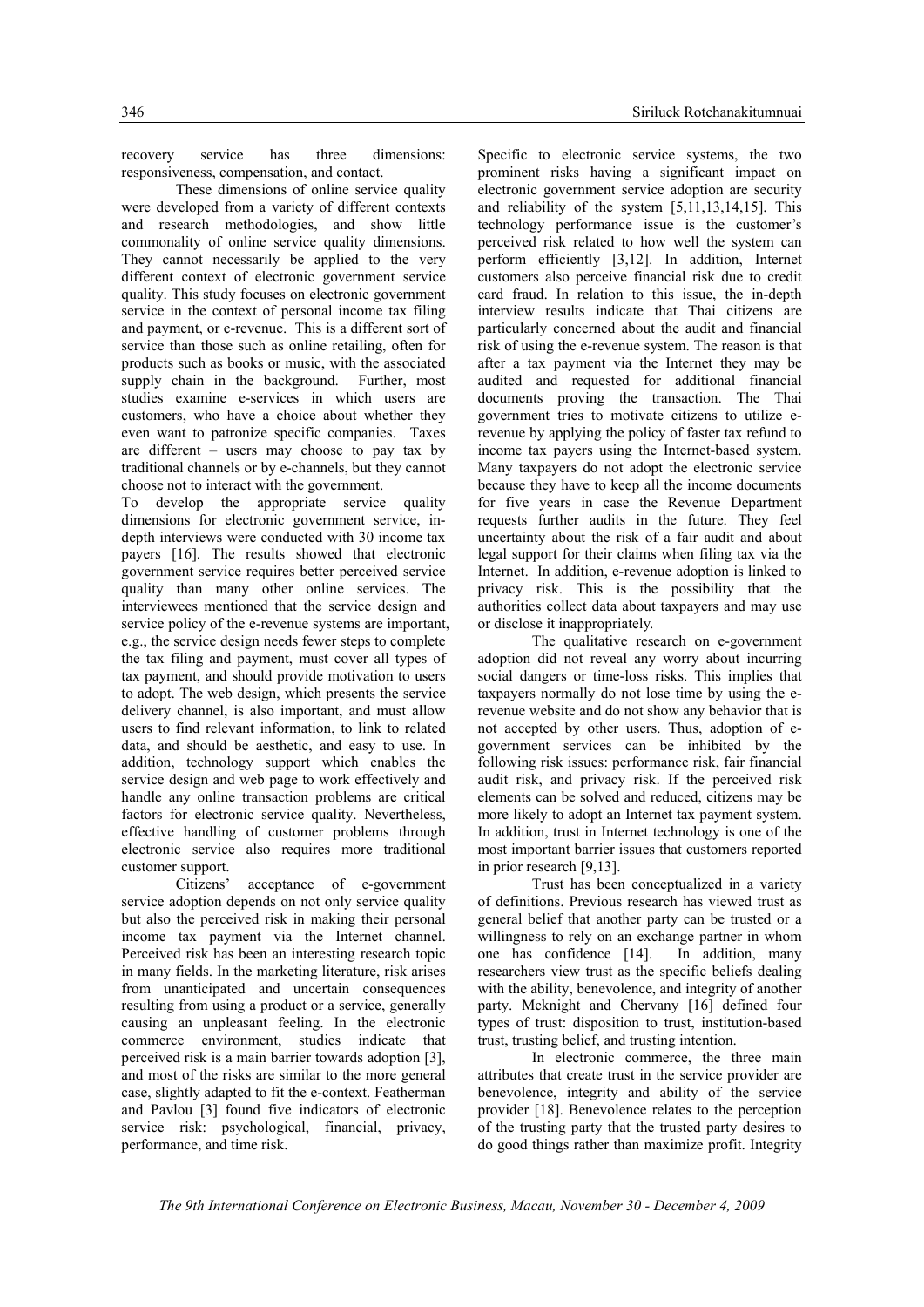is the trusting party belief that the trusted party will be honest and make an acceptable set of policies. For example, customers do not want their information to be used in an inappropriate manner or misused by others over the Internet. This can be an element of integrity trust. Finally, ability consists of the skills and competencies of the trustees to do what needs to be done successfully, which enables consumer trust in the service providers. The customer's trust is a confident belief in the service provider [14], hence, this research adopts these three trust characteristics to measure trust in electronic government service providers.

Ajzen [1] indicated that the subjective norm has an impact on changing one's behavior. The subjective norm means the individual's perceptions of the social pressures to perform a certain behavior, such as information technology usage [19]. Social pressure creates a normative influence that occurs when one conforms to the expectation of others. Studies that investigated information technology acceptance found that interpersonal influence, such as friends, family, and organization played a major role in adoption [19**].** In addition, technology image is one determinant that influences adoption aspects such as preference for self service, and preference to use new technology. Self reliance is one factor that erevenue tax payers mentioned during the qualitative work. E-revenue tax payers sated that they use egovernment services because they want to try and self-volunteer. This is similar to a study by Moore and Benbasat [7], which found that adopters perceive the adoption decision to be non-mandated

Computer self-efficacy means a belief in one's capability to use the computer and is an important factor deciding to use a new technology [2]. In this context, the ability to use the e-revenue system via the Internet channel and knowledge about personal income tax to use the e-government service are the two major internal self-efficacy determinants. The external constraint is related to the availability of computers or Internet resources to facilitate electronic service usage. In other words, access to computers and Internet is an important issue of resource facilitation for citizens to adopt egovernment service [19].

Trust is important in electronic service adoption [14]. Electronic service quality is an important antecedent of user adoption. Oliver and Shapiro [8] suggested that service quality is a more specific judgment that can lead to a broad evaluation of the service provider. So and Sculli [17] found that quality in conducting e-business can build trust. On the basis of these findings, the following hypothesis is considered in e-government service context.

H1: The higher the level of e-government service quality, the higher the level of trust in the egovernment service provider.

Perceived risk in conducting electronic business has the major role in reducing trust [17]. The next hypothesis for this study is:

H2: The higher the perception of risk, the lower level of trust in the e-government service provider.

In electronic commerce contexts, the influence from media and interpersonal relationships are key determinants considered by the users in accepting service providers and forming intention to use.

H3: The stronger the adoption influence, the higher the level of trust in e-government service provider.

In the context of electronic service (e.g. Internet banking, Internet securities trading, customer trust has an impact on enhancing attitude [18]. Trust is another belief that has positive impact on attitude toward e-government service usage.

H4: The higher the level of trust, the more favorable the attitude toward e-government service usage.

Intention to use can be derived from many factors such as electronic service quality, adoption influence, usage readiness [2,18]. Conversely, perceived risk has negative impact on intention to use. Positive attitude is expected to increase intention to the adoption of electronic commerce [9]. The following hypotheses are:

H5: The higher the level of e-government service quality, the greater the intention to use e-government service.

H6: The higher the level of perceived risk of egovernment service, the less the intention to use egovernment service.

H7: The stronger the adoption influence, the greater the intention to use e-government service.

H8: The higher the level of usage readiness, the greater the intention to use e-government service.

H9: The more favorable the attitude toward egovernment service usage, the greater the intention to use e-government service.

#### **Methodology**

The survey questionnaire items are measured by a Likert scale ranging from 1 to 5  $(1 -$  "strongly" disagree",  $5 =$  "strongly agree"). Survey respondents were selected by judgment sampling to cover a range of professions, income, and age. In addition to judgment sampling, the snowball sample method was applied in order to increase sample size and extend the range of professions. A total of 1,018 completed survey questionnaires were received.

#### **Results**

The results of confirmatory and path analysis in Figure 1 shows the structural parameter estimates and hypotheses testing results. Hypotheses 1, 2, and 3 examined the impact of electronic service quality, perceived risk, and influence on trust in egovernment service providers. The results show that e-government service equality has strong positive

*The 9th International Conference on Electronic Business, Macau, November 30 - December 4, 2009*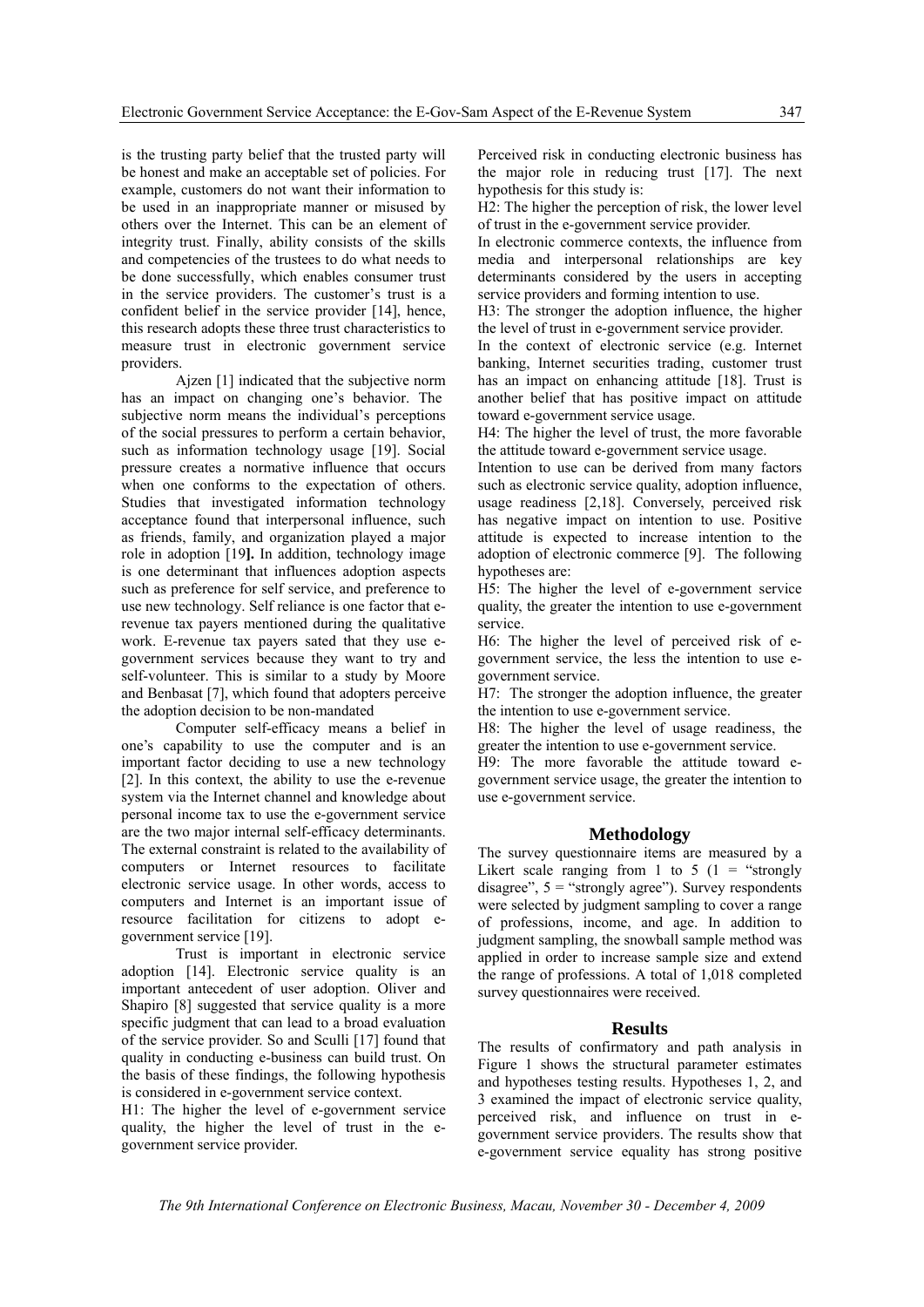direct impact on enhancing trust (β = .755). The analytical results show that electronic government service can be explained by four determinants: service design quality, website design, technical support, and customer support quality, which affect trust in electronic service government provider, providing support for  $H_1$  (Figure 1).

The risk factor has direct negative impact on trust in electronic government service providers ( $\beta$  = -.197), thus  $H_2$  is supported.

The results also suggest that the path from privacy risk ( $\beta$  = 0.854) to trust as well as the path from fair financial audit risk ( $\beta$  = 0.857) to trust, are highly significant. These findings suggest that both privacy risk and fair financial audit risk are the significant antecedents of reducing trust in electronic government service providers in the context of erevenue system. Table IV shows that influence has no impact on trust ( $\beta$  = .574) and H<sub>3</sub> is rejected. Trust has a positive direct impact on creating attitude toward e-government service usage, H4 is accepted. H5-H9 relate to the impact of e-service quality, risk, influence, usage readiness, and attitude on intention to use. E-government service quality has positive impact on intention to use ( $β = .288$ ), therefore, H5 is supported. Additionally, perceived risk has negative effect on intention to use  $(\beta = -130)$ , so H6 is supported. Influence has positive impact on intention to use ( $\beta$  = .199), thus H7 is supported. Figure 1 shows the second order of three factors of influences: social influence, image, and self-reliance. Usage readiness has direct impact on intention to use (β = .171), which supports H8. Resource readiness is a stronger determinant of usage readiness than knowledge readiness. Finally, attitude toward egovernment service usage has a strong impact on intention to use, so H9 is accepted.

#### **Conclusion**

The model presented in this paper provides a comprehensive framework of E-GOV\_SAM model and its components. The determinants of egovernment service quality are presented in order of importance: technical support, website design, service design, and customer support quality.

Electronic service companies can use this model to assess the whole processes of e-government service quality and allocate their resources to crucial service quality attributes identified by this study. Particularly, these four electronic service qualities constitute a necessity for enhancing electronic service users' acceptance, since these factors have strong associations with trust in electronic service providers and intention to use e-government service.

In addition, perceived risk is an important inhibitor to e-government service acceptance. According to the data, users or potential users recognize three components of perceived risks:

privacy risk, performance risk and fair financial audit risk. The "privacy risk" factor comprised personal data may be used for other purposes, worry about privacy of information, worry about keeping all income documents for 5 years. Performance risk consists of inability to save the transaction, remaining unsure that the transaction has been



 $\chi^2$  = 31.137 df = 27 *p* = .264 GFI = .997 AGFI = .979  $RMR = .013$ 

Figure 1: E-GOV-SAM aspect of the e-revenue system

submitted successfully, and worry about data being hacked. Fair financial audit risk is related to the risk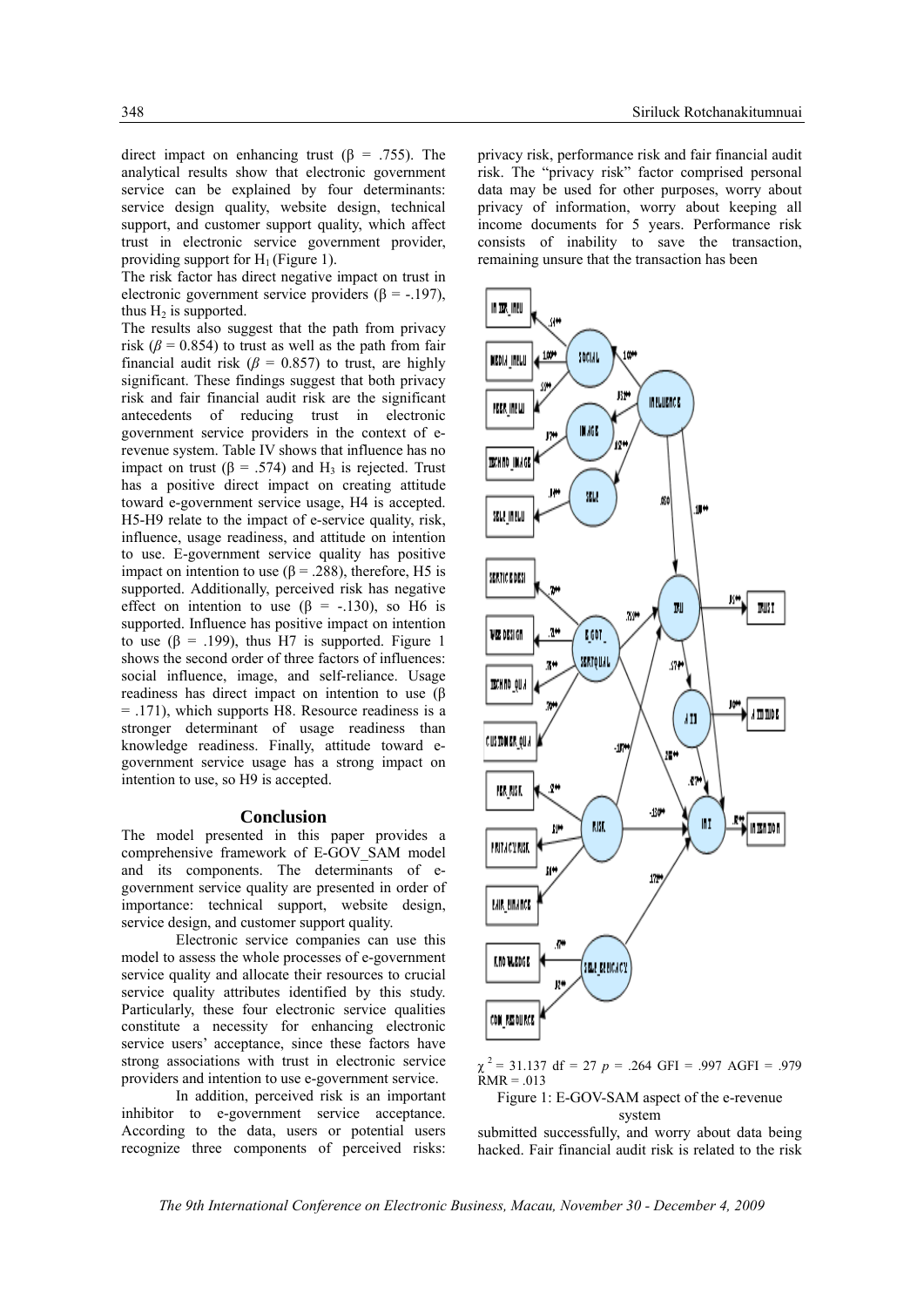of paying additional tax, being audited, and lackingfair legal support when using e-revenue.

To overcome the performance risk of eservice systems, the government agencies must establish high system reliability and capability. In the case of personal income tax payment, too many times the system cannot be accessed during peak periods. It is important to upgrade the system's capacity and security infrastructure, especially for the website. Further, influence has an impact on intention to use e-government service but not as strong as egovernment service quality. Social and image influences have the stronger powers in determining this influence than does the self-reliance dimension, although self-reliance is itself fairly strong. Media influence, one component of social influence, may be critical in generating awareness in the early stage of e-government service. Usage readiness shows the least positive impact on intention to use. This research suggests that E-government service providers need to drive better e-government service quality and reduce risk to retain future acceptance of current user and non-user citizens. E-government service providers need to be more market driven in their innovation to respond to perceived citizen needs and wants, rather than technology driven to just implement new technology service delivery to their citizens.

#### **References**

- [1] Ajzen, I. "The theory of planned behavior", *Organizational Behavior and Human Decision Processes*, 1991, 50 (2), 179-211.
- [2] Compeau, D. and Higgins, C. "Social Cognitive Theory and individual reactions to computing technology: A longitudinal study", *MIS Quarterly*, 1999, 23, 145-158.
- [3] Featherman, M.S. and Pavlou, P.A. "Predicting E-services adoption: A Perceived risk facets perspective", *Proceeding in The Eight Americas Conference on Information Systems*, 2002, 1034-1045.
- [4] Gefen, D. "E-Commerce: The role of Familiarity and trust", *Omega*, 2000, 28 (6), 725-737.
- [5] Kesh, S., Ramanujanm, S. And Nerur, S. (2002) "A framework for analyzing e-commerce security", *Information Management Computer Security*, 10:4, 149-158.
- [6] McKnight, D. H. & Chervany, N. L. "What Trust Means in E-Commerce Customer Relationships: An Interdisciplinary Conceptual Typology", *International Journal of Electronic Commerce*, 2001-2002, 6(2), 35-59.
- [7] Moore, G.C. and Benbasat, I. "Development of an instrument to measure the perceptions of adopting an information technology innovation", *Information Systems Research*, 1991, 2 (3), 192- 222.
- [8] Oliver, T.A. and Shapiro, F. "Self-efficacy and computers", *Journal of Computer-Based Interaction*, 1993, 20, 81-85.
- [9] Pavlou, P.A. "Integrating trust in electronic commerce with the technology acceptance model: Model development and validation", *Proceedings of the Seventh Americas Conference on Information Systems* (AMCIS), 2001.
- [10] Parasuraman, A., Zeithaml, V.A. and Malhotra, A. "ES-QUAL: A Multiple-Item Scale for Assessing Electronic Service Quality", *Journal of Service Research,* 2005, 7 (3), 213-233.
- [11] Ranasingham, P. "Implicit trust in the risk assessment process of EDI", *Computer Security*, 1999, 18, 317-321.
- [12] Rose, G., Khoo, H. and Straub, D.W. "Current technological impediments to business-toconsumer electronic commerce". *Communication Association Information System*, 1999, 1(16),1-74.
- [13] Rotchanakitumnuai, S. and Speece, M. "Barriers to Internet Banking Adoption: A Qualitative Study among Corporate Customers in Thailand", *International Journal of Bank Marketing*, 2003, 21(6/7), 312-323.
- [14] Rotchanakitumnuai, S. and Speece, M. "Business Value of Thai Internet Banking Services: The Corporate Customers' Perspectives," *Journal of Electronic Commerce Research,* 2004, 5(4), November, 270-286.
- [15] Rotchanakitumnuai, S. and Speece M. "Electronic Commerce for low involvement consumer goods: Success factors of Thai online merchants", *International Journal of Electronic Customer Relationship Management*, 2007, 1 (2), 132-154.
- [16] Rotchanakitumnuai, S. "Measuring egovernment service value with the E-GOVSQUAL-RISK model", *Business Process Management Journal*, 2008, 14(5), 724-737.
- [17] So, M.W.C. and Sculli, D. "The role of trust, quality, value and risk in conducting e-Business", *Industrial Management & Data Systems*, 2002, 102 (9), 503-512.
- [18] Suh, B. and Han, I. "Effect of Trust on Customer Acceptance of Internet Banking", *Electronic Commerce Research and Applications*, 2002, 1, 247-263.
- [19] Taylor, S. and Todd, P.A. "Understanding information technology usage: A test of competing models" *Information Systems Research*, 1995, 6 (2), 144-176.
- [20] Venkatesh, V., Morris, M.G., Davis, G.B. andDavis, F.D. "User acceptance of information technology: toward a unified view", *MIS Quarterly*; 2003, 27(3), 425-478.

*The 9th International Conference on Electronic Business, Macau, November 30 - December 4, 2009*